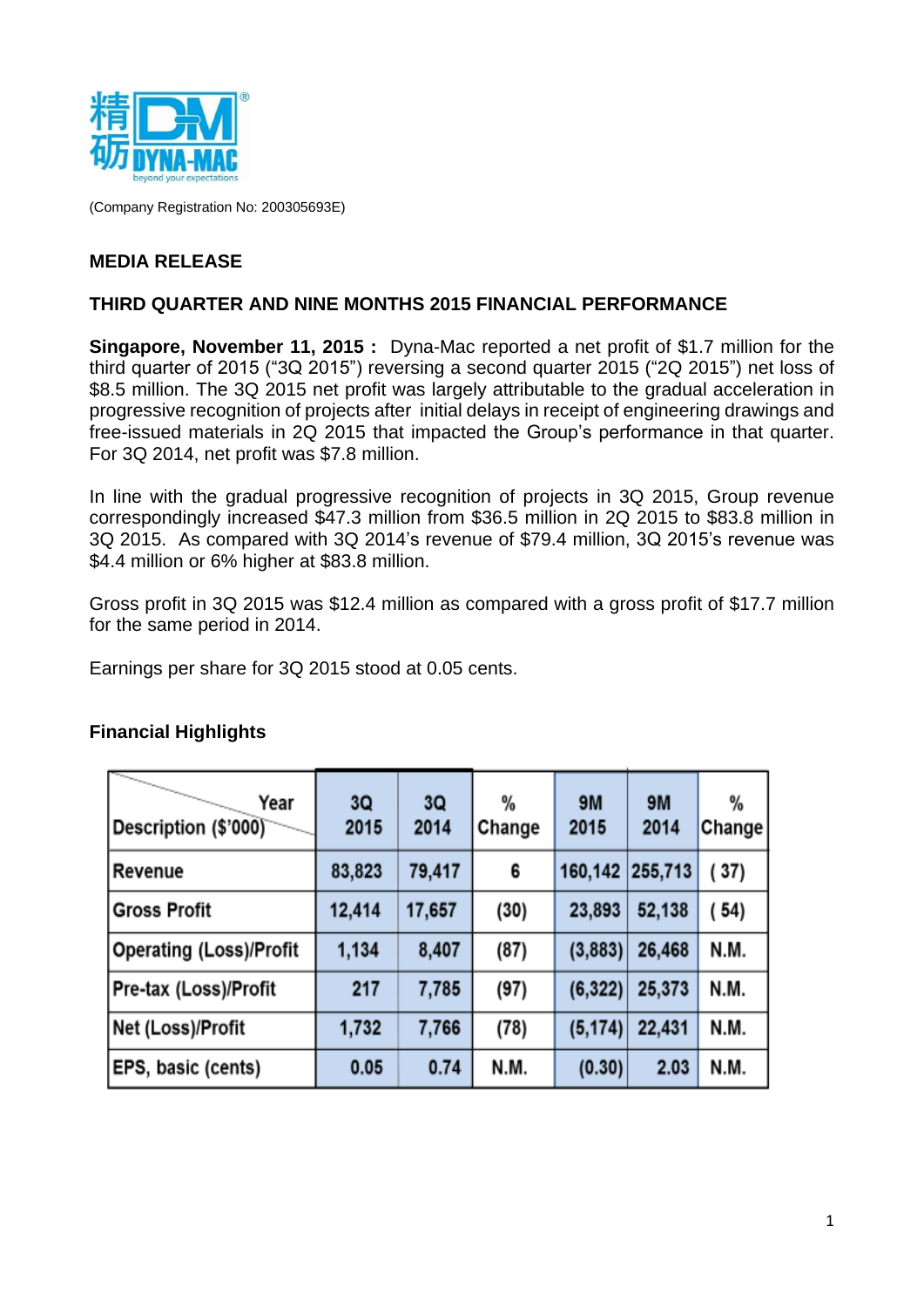# **Nine Months' Performance**

For the nine months to September 2015 ("9M 2015") net loss was \$5.2 million as compared with a net profit after tax of \$22.4 million for the same period ending September 2014 ("9M 2014"). This net loss has been narrowed from the net loss of \$6.9 million for the six months to June 2015 ("1H 2015") due to the net profit of \$1.7 million for 3Q 2015.

Group revenue at \$160.1 million for 9M 2015 was 37% lower as compared to \$255.7 million recorded for the corresponding period in 2014. In terms of number of projects, a total of 12 projects were completed and delivered to customers in 9M 2015. This was 50% lower as compared with 24 projects that were completed and delivered a year ago in 9M 2014.

Gross profit at 9M 2015 was \$23.9 million, 54% lower as compared with a Gross profit of \$52.1 million in 9M 2014.

At pre-tax level, Group loss as at 9M 2015 was \$6.3 million as compared with a pre-tax profit of \$25.4 million in 9M 2014.

Cash & bank balances as at 9M 2015 stood at \$77.1 million as compared with \$62.9 million in 9M 2014.

### **OUTLOOK**

The Group has a net order book of \$251 million with completion and deliveries extending into 2016. This includes \$161 million in new orders secured as at 9M 2015 comprising \$89 million for the construction of 10 FPSO topside modules for the Catcher oil fields in the UK sector of the North Sea, \$60 million for 6 units of FPSO topside modules for Block 15/06 East Hub field in deep water offshore Angola and \$12 million for the construction of 13 units of Pre-Assembled Rack, 2 units of Pre-Assembled Units and 1 unit of Pre-Assembled structure for a project in Singapore.

The market environment remains challenging with low oil prices and reduced global exploration and production expenditure by oil and gas companies. The current net order book will keep the yards busy through 2016. We continue to stay focus on project execution and the timely delivery of the projects to our customers. There are opportunities in the niche segment of the production market which the company is also pursuing.

#### **For media & analysts' enquiries, please contact:**

Ms Belinda Lim Corporate Relations Executive Dyna-Mac Holdings Ltd DID : (65) 6415 0859 Mobile : (65) 9117 7425 Email : belinda.lim@dyna-mac.com